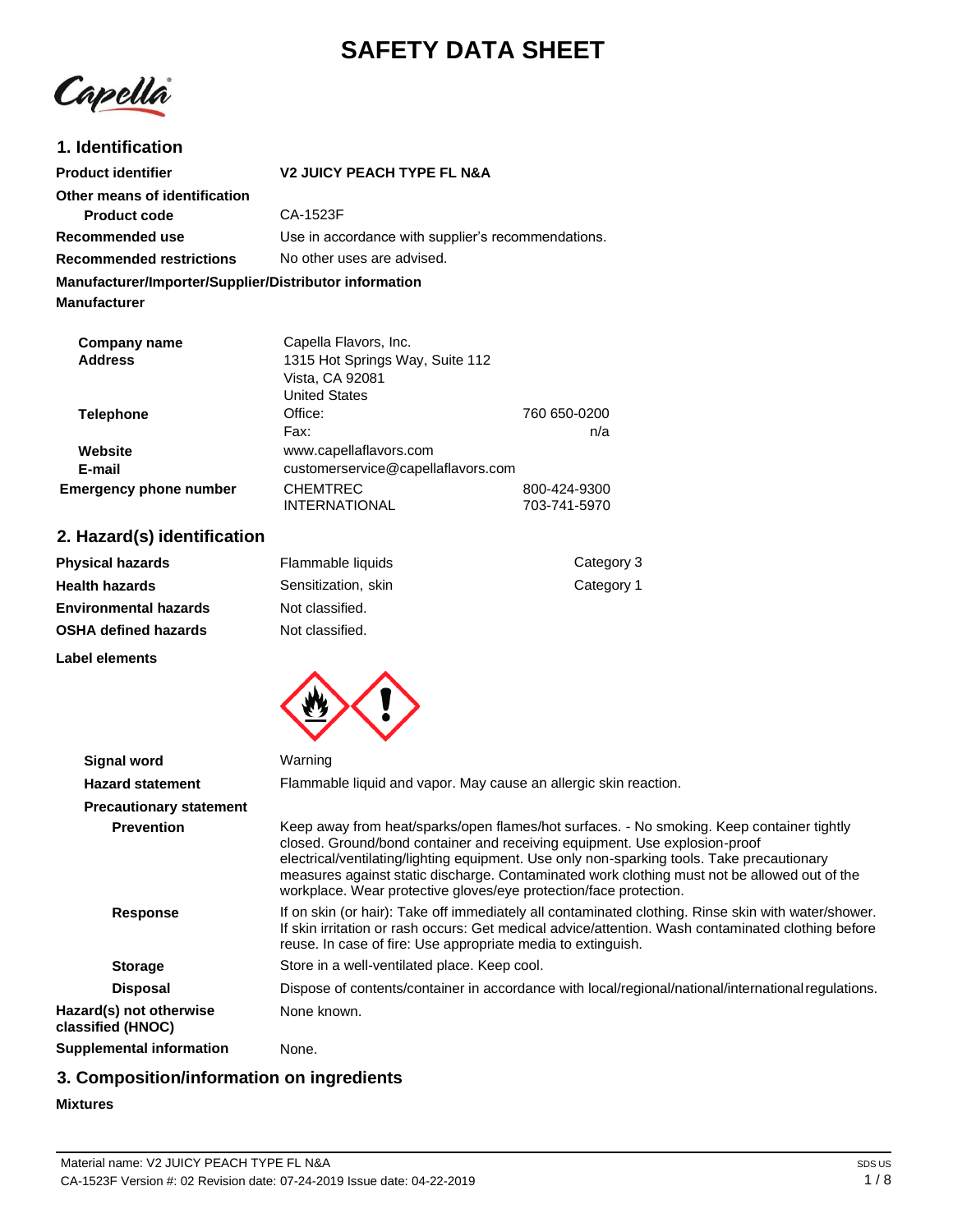| <b>Chemical name</b>                                        | Common name and synonyms | <b>CAS number</b> | %          |
|-------------------------------------------------------------|--------------------------|-------------------|------------|
| PROPYLENE GLYCOL<br><b>NOM</b><br>NFI                       |                          | 57-55-6           | $90 - 100$ |
| ETHYL BUTYRATE<br>#71<br><b>NOM</b>                         |                          | 105-54-4          | $1 - < 3$  |
| #86 NOM<br><b>HEXENOL CIS-3</b>                             |                          | 928-96-1          | $1 - < 3$  |
| <b>HEXYL ACETATE</b><br><b>NOM</b><br>#88                   |                          | 142-92-7          | $1 - < 3$  |
| <b>ISOAMYL ACETATE - SINGLE</b><br><b>ISOMER</b><br>#93 NOP |                          | 123-92-2          | $1 - < 3$  |
| <b>GERANIOL</b><br>#7                                       |                          | 106-24-1          | ~< 0.3     |
| Other components below reportable levels                    |                          |                   | $1 - < 3$  |

\*Designates that a specific chemical identity and/or percentage of composition has been withheld as a trade secret.

#### **4. First-aid measures**

| <b>Inhalation</b>                                                            | Move to fresh air. Call a physician if symptoms develop or persist.                                                                                                                                                                                                                                                  |
|------------------------------------------------------------------------------|----------------------------------------------------------------------------------------------------------------------------------------------------------------------------------------------------------------------------------------------------------------------------------------------------------------------|
| <b>Skin contact</b>                                                          | Remove contaminated clothing immediately and wash skin with soap and water. In case of<br>eczema or other skin disorders: Seek medical attention and take along these instructions.                                                                                                                                  |
| Eye contact                                                                  | Immediately flush eyes with plenty of water for at least 15 minutes. Remove contact lenses, if<br>present and easy to do. Get medical attention if irritation develops and persists.                                                                                                                                 |
| Ingestion                                                                    | Rinse mouth. Get medical attention if symptoms occur.                                                                                                                                                                                                                                                                |
| <b>Most important</b><br>symptoms/effects, acute and<br>delayed              | Direct contact with eyes may cause temporary irritation. May cause an allergic skin reaction.<br>Dermatitis, Rash.                                                                                                                                                                                                   |
| Indication of immediate<br>medical attention and special<br>treatment needed | Provide general supportive measures and treat symptomatically. Thermal burns: Flush with water<br>immediately. While flushing, remove clothes which do not adhere to affected area. Call an<br>ambulance. Continue flushing during transport to hospital. Keep victim under observation.<br>Symptoms may be delayed. |
| <b>General information</b>                                                   | Take off all contaminated clothing immediately. Ensure that medical personnel are aware of the<br>material(s) involved, and take precautions to protect themselves. Wash contaminated clothing<br>before reuse.                                                                                                      |
| 5. Fire-fighting measures                                                    |                                                                                                                                                                                                                                                                                                                      |
| Suitable extinguishing media                                                 | Water fog. Alcohol resistant foam. Dry chemical powder. Carbon dioxide (CO2).                                                                                                                                                                                                                                        |
| Unsuitable extinguishing<br>media                                            | Do not use water jet as an extinguisher, as this will spread the fire.                                                                                                                                                                                                                                               |
| Specific hazards arising from<br>the chemical                                | Vapors may form explosive mixtures with air. Vapors may travel considerable distance to a source<br>of ignition and flash back. During fire, gases hazardous to health may be formed.                                                                                                                                |
| Special protective equipment<br>and precautions for firefighters             | Self-contained breathing apparatus and full protective clothing must be worn in case of fire.                                                                                                                                                                                                                        |
| <b>Fire fighting</b><br>equipment/instructions                               | In case of fire and/or explosion do not breathe fumes. Move containers from fire area if you can do<br>so without risk.                                                                                                                                                                                              |

#### **Specific methods**

**General fire hazards**

so without risk. Use standard firefighting procedures and consider the hazards of other involved materials. Flammable liquid and vapor.

#### **6. Accidental release measures**

**Personal precautions, protective equipment and emergency procedures** Keep unnecessary personnel away. Keep people away from and upwind of spill/leak. Eliminate all ignition sources (no smoking, flares, sparks, or flames in immediate area). Wear appropriate protective equipment and clothing during clean-up. Avoid breathing mist/vapors. Do not touch damaged containers or spilled material unless wearing appropriate protective clothing. Ventilate closed spaces before entering them. Local authorities should be advised if significant spillages cannot be contained. For personal protection, see section 8 of the SDS.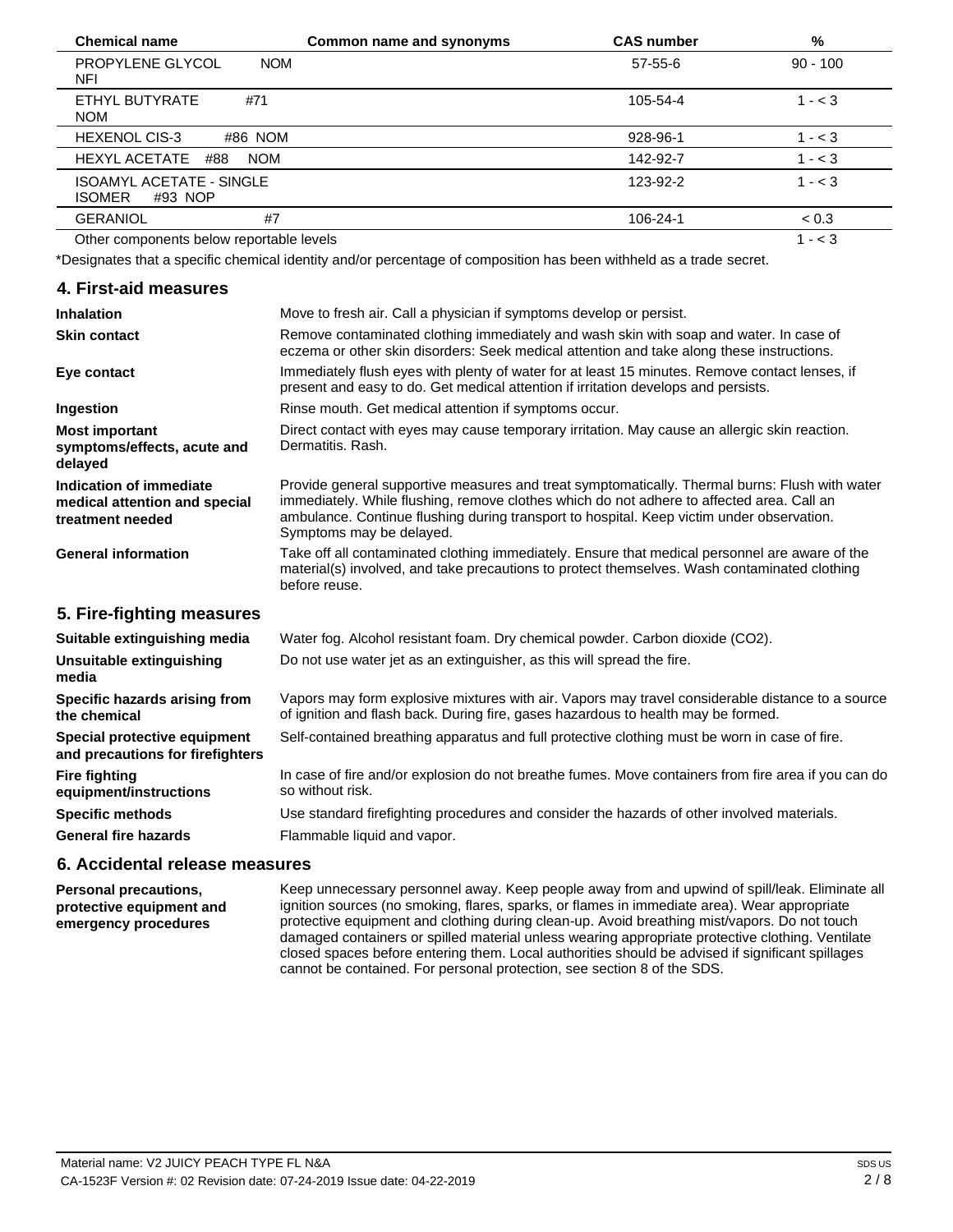| Methods and materials for<br>containment and cleaning up        | Use water spray to reduce vapors or divert vapor cloud drift. Eliminate all ignition sources (no<br>smoking, flares, sparks, or flames in immediate area). Keep combustibles (wood, paper, oil, etc.)<br>away from spilled material. Take precautionary measures against static discharge. Use only<br>non-sparking tools.                                                                                                                                                                                                                                                                                   |
|-----------------------------------------------------------------|--------------------------------------------------------------------------------------------------------------------------------------------------------------------------------------------------------------------------------------------------------------------------------------------------------------------------------------------------------------------------------------------------------------------------------------------------------------------------------------------------------------------------------------------------------------------------------------------------------------|
|                                                                 | Large Spills: Stop the flow of material, if this is without risk. Dike the spilled material, where this is<br>possible. Use a non-combustible material like vermiculite, sand or earth to soak up the product<br>and place into a container for later disposal. Following product recovery, flush area with water.                                                                                                                                                                                                                                                                                           |
|                                                                 | Small Spills: Absorb with earth, sand or other non-combustible material and transfer to containers<br>for later disposal. Wipe up with absorbent material (e.g. cloth, fleece). Clean surface thoroughly to<br>remove residual contamination.                                                                                                                                                                                                                                                                                                                                                                |
|                                                                 | Never return spills to original containers for re-use. For waste disposal, see section 13 of the SDS.                                                                                                                                                                                                                                                                                                                                                                                                                                                                                                        |
| <b>Environmental precautions</b>                                | Avoid discharge into drains, water courses or onto the ground.                                                                                                                                                                                                                                                                                                                                                                                                                                                                                                                                               |
| 7. Handling and storage                                         |                                                                                                                                                                                                                                                                                                                                                                                                                                                                                                                                                                                                              |
| <b>Precautions for safe handling</b>                            | Do not handle, store or open near an open flame, sources of heat or sources of ignition. Protect<br>material from direct sunlight. When using do not smoke. Explosion-proof general and local exhaust<br>ventilation. Take precautionary measures against static discharges. All equipment used when<br>handling the product must be grounded. Use non-sparking tools and explosion-proof equipment.<br>Avoid breathing mist/vapors. Avoid contact with eyes, skin, and clothing. Avoid prolonged<br>exposure. Wear appropriate personal protective equipment. Observe good industrial hygiene<br>practices. |
| Conditions for safe storage,<br>including any incompatibilities | Keep away from heat, sparks and open flame. Prevent electrostatic charge build-up by using<br>common bonding and grounding techniques. Store in a cool, dry place out of direct sunlight. Store<br>in tightly closed container. Store in a well-ventilated place. Keep in an area equipped with<br>sprinklers. Store away from incompatible materials (see Section 10 of the SDS).                                                                                                                                                                                                                           |

## **8. Exposure controls/personal protection**

#### **Occupational exposure limits**

The following constituents are the only constituents of the product which have a PEL, TLV or other recommended exposure limit. At this time, the other constituents have no known exposure limits.

| <b>Components</b>                                                      | <b>Type</b> | Value     |             |
|------------------------------------------------------------------------|-------------|-----------|-------------|
| <b>ISOAMYL ACETATE -</b><br>SINGLE ISOMER<br>#93<br>NOP (CAS 123-92-2) | <b>PEL</b>  | 525 mg/m3 |             |
|                                                                        |             | 100 ppm   |             |
| US. ACGIH Threshold Limit Values                                       |             |           |             |
| <b>Components</b>                                                      | <b>Type</b> | Value     |             |
| <b>ISOAMYL ACETATE -</b><br>SINGLE ISOMER<br>#93<br>NOP (CAS 123-92-2) | <b>STEL</b> | $100$ ppm |             |
|                                                                        | <b>TWA</b>  | 50 ppm    |             |
| US. NIOSH: Pocket Guide to Chemical Hazards                            |             |           |             |
| <b>Components</b>                                                      | <b>Type</b> | Value     |             |
| ISOAMYL ACETATE -<br>SINGLE ISOMER<br>#93                              | <b>TWA</b>  | 525 mg/m3 |             |
| NOP (CAS 123-92-2)                                                     |             |           |             |
|                                                                        |             | $100$ ppm |             |
| US. Workplace Environmental Exposure Level (WEEL) Guides               |             |           |             |
| <b>Components</b>                                                      | <b>Type</b> | Value     | <b>Form</b> |
| PROPYLENE GLYCOL<br>NOM NFI (CAS 57-55-6)                              | <b>TWA</b>  | 10 mg/m3  | Aerosol.    |

 $\overline{\phantom{a}}$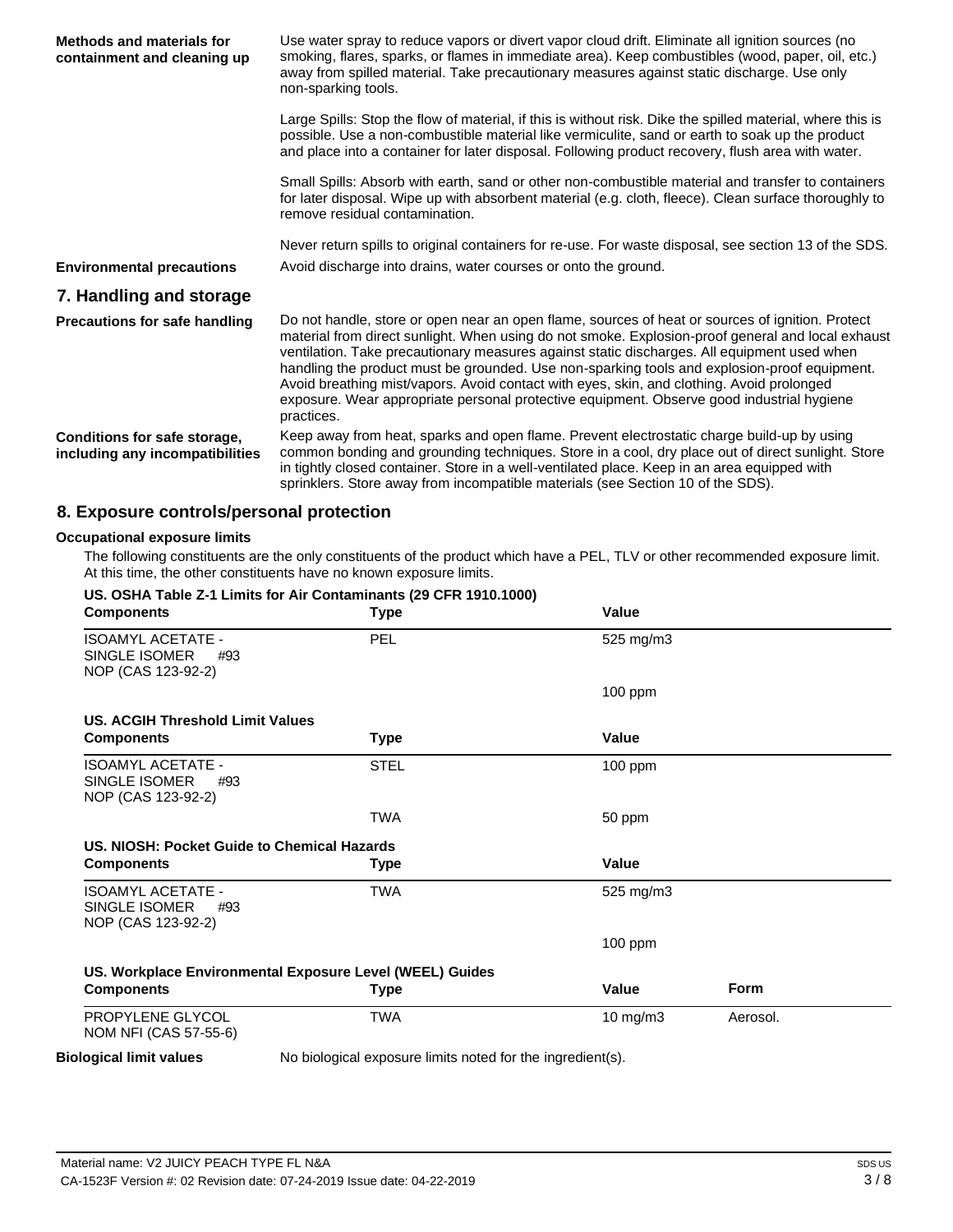| Appropriate engineering<br>controls      | Explosion-proof general and local exhaust ventilation. Good general ventilation should be used.<br>Ventilation rates should be matched to conditions. If applicable, use process enclosures, local<br>exhaust ventilation, or other engineering controls to maintain airborne levels below recommended<br>exposure limits. If exposure limits have not been established, maintain airborne levels to an<br>acceptable level. |
|------------------------------------------|------------------------------------------------------------------------------------------------------------------------------------------------------------------------------------------------------------------------------------------------------------------------------------------------------------------------------------------------------------------------------------------------------------------------------|
|                                          | Individual protection measures, such as personal protective equipment                                                                                                                                                                                                                                                                                                                                                        |
| <b>Eye/face protection</b>               | Face shield is recommended. Wear safety glasses with side shields (or goggles).                                                                                                                                                                                                                                                                                                                                              |
| <b>Skin protection</b>                   |                                                                                                                                                                                                                                                                                                                                                                                                                              |
| <b>Hand protection</b>                   | Wear appropriate chemical resistant gloves.                                                                                                                                                                                                                                                                                                                                                                                  |
| <b>Other</b>                             | Wear appropriate chemical resistant clothing. Use of an impervious apron is recommended.                                                                                                                                                                                                                                                                                                                                     |
| <b>Respiratory protection</b>            | If engineering controls do not maintain airborne concentrations below recommended exposure<br>limits (where applicable) or to an acceptable level (in countries where exposure limits have not<br>been established), an approved respirator must be worn.                                                                                                                                                                    |
| <b>Thermal hazards</b>                   | Wear appropriate thermal protective clothing, when necessary.                                                                                                                                                                                                                                                                                                                                                                |
| <b>General hygiene</b><br>considerations | When using do not smoke. Always observe good personal hygiene measures, such as washing<br>after handling the material and before eating, drinking, and/or smoking. Routinely wash work<br>clothing and protective equipment to remove contaminants. Contaminated work clothing should not<br>be allowed out of the workplace.                                                                                               |

## **9. Physical and chemical properties**

| <b>Appearance</b>                                 |                                |
|---------------------------------------------------|--------------------------------|
| <b>Physical state</b>                             | Liquid.                        |
| <b>Form</b>                                       | Liquid.                        |
| Color                                             | Not available.                 |
| Odor                                              | Not available.                 |
| Odor threshold                                    | Not available.                 |
| рH                                                | Not available.                 |
| <b>Melting point/freezing point</b>               | -74.2 °F (-59 °C) estimated    |
| Initial boiling point and boiling<br>range        | 370.76 °F (188.2 °C) estimated |
| <b>Flash point</b>                                | 123.4 °F (50.8 °C) Closed Cup  |
| <b>Evaporation rate</b>                           | Not available.                 |
| Flammability (solid, gas)                         | Not applicable.                |
| Upper/lower flammability or explosive limits      |                                |
| <b>Flammability limit - lower</b><br>$(\% )$      | Not available.                 |
| <b>Flammability limit - upper</b><br>$(\%)$       | Not available.                 |
| Explosive limit - lower (%)                       | Not available.                 |
| Explosive limit - upper (%)                       | Not available.                 |
| Vapor pressure                                    | 0.17 hPa estimated             |
| <b>Vapor density</b>                              | Not available.                 |
| <b>Relative density</b>                           | Not available.                 |
| Solubility(ies)                                   |                                |
| Solubility (water)                                | Not available.                 |
| <b>Partition coefficient</b><br>(n-octanol/water) | Not available.                 |
| <b>Auto-ignition temperature</b>                  | 700 °F (371.11 °C) estimated   |
| <b>Decomposition temperature</b>                  | Not available.                 |
| Viscosity                                         | Not available.                 |
| <b>Other information</b>                          |                                |
| <b>Explosive properties</b>                       | Not explosive.                 |
| <b>Flammability class</b>                         | Combustible II estimated       |
| <b>Oxidizing properties</b>                       | Not oxidizing.                 |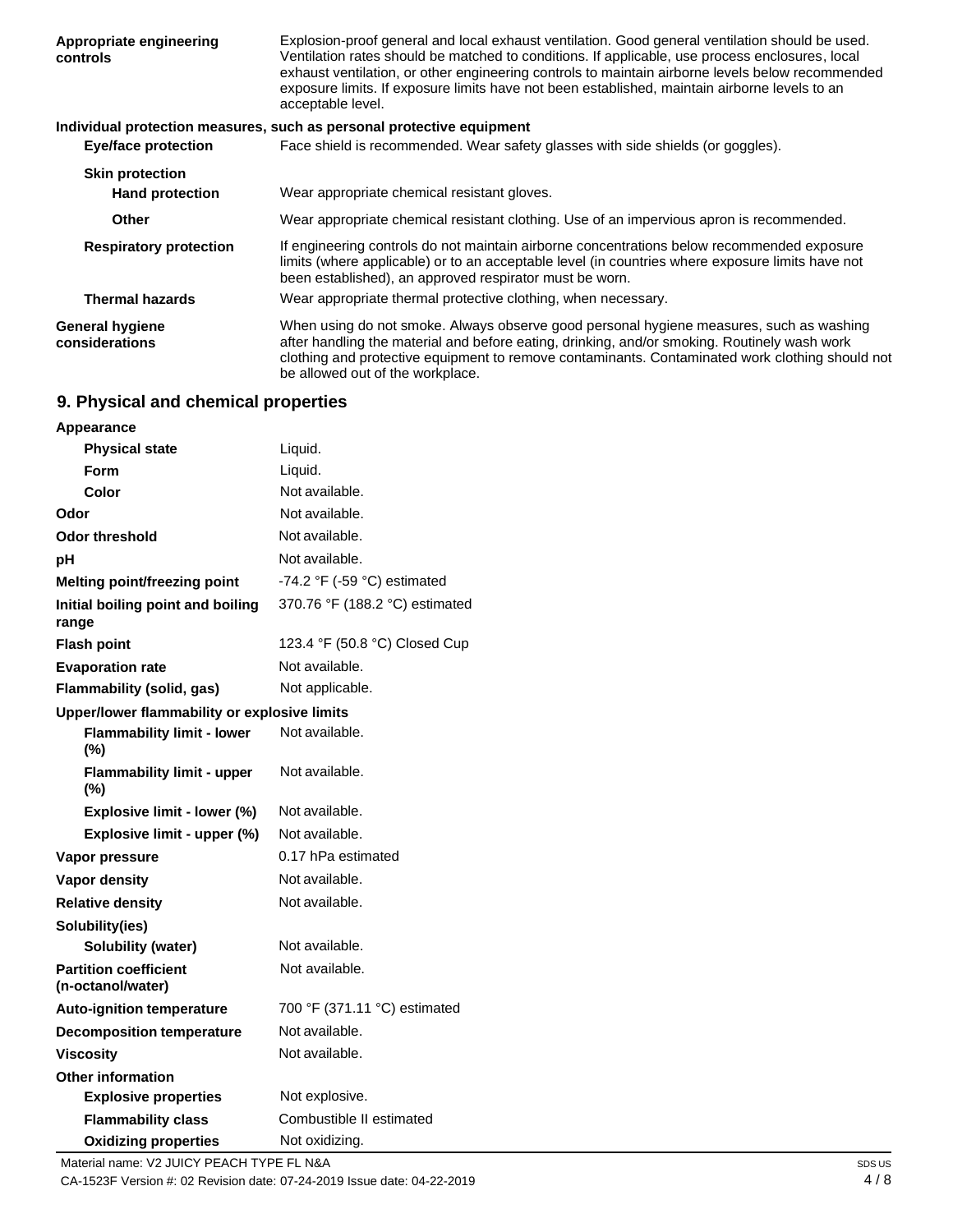| <b>Refractive index</b> | 1.4145 - 1.4445 |
|-------------------------|-----------------|
| <b>Specific gravity</b> | 1 - 1.03        |

## **10. Stability and reactivity**

| <b>Reactivity</b>                            | The product is stable and non-reactive under normal conditions of use, storage and transport.                                                                            |
|----------------------------------------------|--------------------------------------------------------------------------------------------------------------------------------------------------------------------------|
| <b>Chemical stability</b>                    | Material is stable under normal conditions.                                                                                                                              |
| <b>Possibility of hazardous</b><br>reactions | Hazardous polymerization does notoccur.                                                                                                                                  |
| <b>Conditions to avoid</b>                   | Keep away from heat, hot surfaces, sparks, open flames and other ignition sources. Avoid<br>temperatures exceeding the flash point. Contact with incompatible materials. |
| Incompatible materials                       | Strong oxidizing agents.                                                                                                                                                 |
| <b>Hazardous decomposition</b><br>products   | No hazardous decomposition products are known.                                                                                                                           |

## **11. Toxicological information**

#### **Information on likely routes of exposure**

| <b>Inhalation</b>                                                                  | Prolonged inhalation may be harmful.                     |
|------------------------------------------------------------------------------------|----------------------------------------------------------|
| <b>Skin contact</b>                                                                | May cause an allergic skin reaction.                     |
| Eye contact                                                                        | Direct contact with eyes may cause temporary irritation. |
| Ingestion                                                                          | Expected to be a low ingestion hazard.                   |
| Symptoms related to the<br>physical, chemical and<br>toxicological characteristics | May cause an allergic skin reaction. Dermatitis. Rash.   |

#### **Information on toxicological effects**

#### **Acute toxicity**

| <b>Components</b>                                     | <b>Species</b>                                                                                                      | <b>Test Results</b>                                                          |  |  |
|-------------------------------------------------------|---------------------------------------------------------------------------------------------------------------------|------------------------------------------------------------------------------|--|--|
| <b>GERANIOL</b>                                       | #7 (CAS 106-24-1)                                                                                                   |                                                                              |  |  |
| <b>Acute</b>                                          |                                                                                                                     |                                                                              |  |  |
| Oral                                                  |                                                                                                                     |                                                                              |  |  |
| LD50                                                  | Rat                                                                                                                 | 3600 mg/kg                                                                   |  |  |
| <b>Skin corrosion/irritation</b>                      | Prolonged skin contact may cause temporary irritation.                                                              |                                                                              |  |  |
| Serious eye damage/eye<br>irritation                  | Direct contact with eyes may cause temporary irritation.                                                            |                                                                              |  |  |
| <b>Respiratory or skin sensitization</b>              |                                                                                                                     |                                                                              |  |  |
| <b>Respiratory sensitization</b>                      | Not a respiratory sensitizer.                                                                                       |                                                                              |  |  |
| <b>Skin sensitization</b>                             | May cause an allergic skin reaction.                                                                                |                                                                              |  |  |
| <b>Germ cell mutagenicity</b>                         | No data available to indicate product or any components present at greater than 0.1% are<br>mutagenic or genotoxic. |                                                                              |  |  |
| Carcinogenicity                                       |                                                                                                                     | Not classifiable as to carcinogenicity to humans.                            |  |  |
|                                                       | <b>IARC Monographs. Overall Evaluation of Carcinogenicity</b>                                                       |                                                                              |  |  |
| Not listed.                                           |                                                                                                                     |                                                                              |  |  |
|                                                       | OSHA Specifically Regulated Substances (29 CFR 1910.1001-1052)                                                      |                                                                              |  |  |
| Not regulated.                                        |                                                                                                                     |                                                                              |  |  |
| Not listed.                                           | US. National Toxicology Program (NTP) Report on Carcinogens                                                         |                                                                              |  |  |
| <b>Reproductive toxicity</b>                          |                                                                                                                     | This product is not expected to cause reproductive or developmental effects. |  |  |
| Specific target organ toxicity -                      | Not classified.                                                                                                     |                                                                              |  |  |
| single exposure                                       |                                                                                                                     |                                                                              |  |  |
| Specific target organ toxicity -<br>repeated exposure | Not classified.                                                                                                     |                                                                              |  |  |
| <b>Aspiration hazard</b>                              | Not an aspiration hazard.                                                                                           |                                                                              |  |  |
| <b>Chronic effects</b>                                | Prolonged inhalation may be harmful.                                                                                |                                                                              |  |  |
|                                                       |                                                                                                                     |                                                                              |  |  |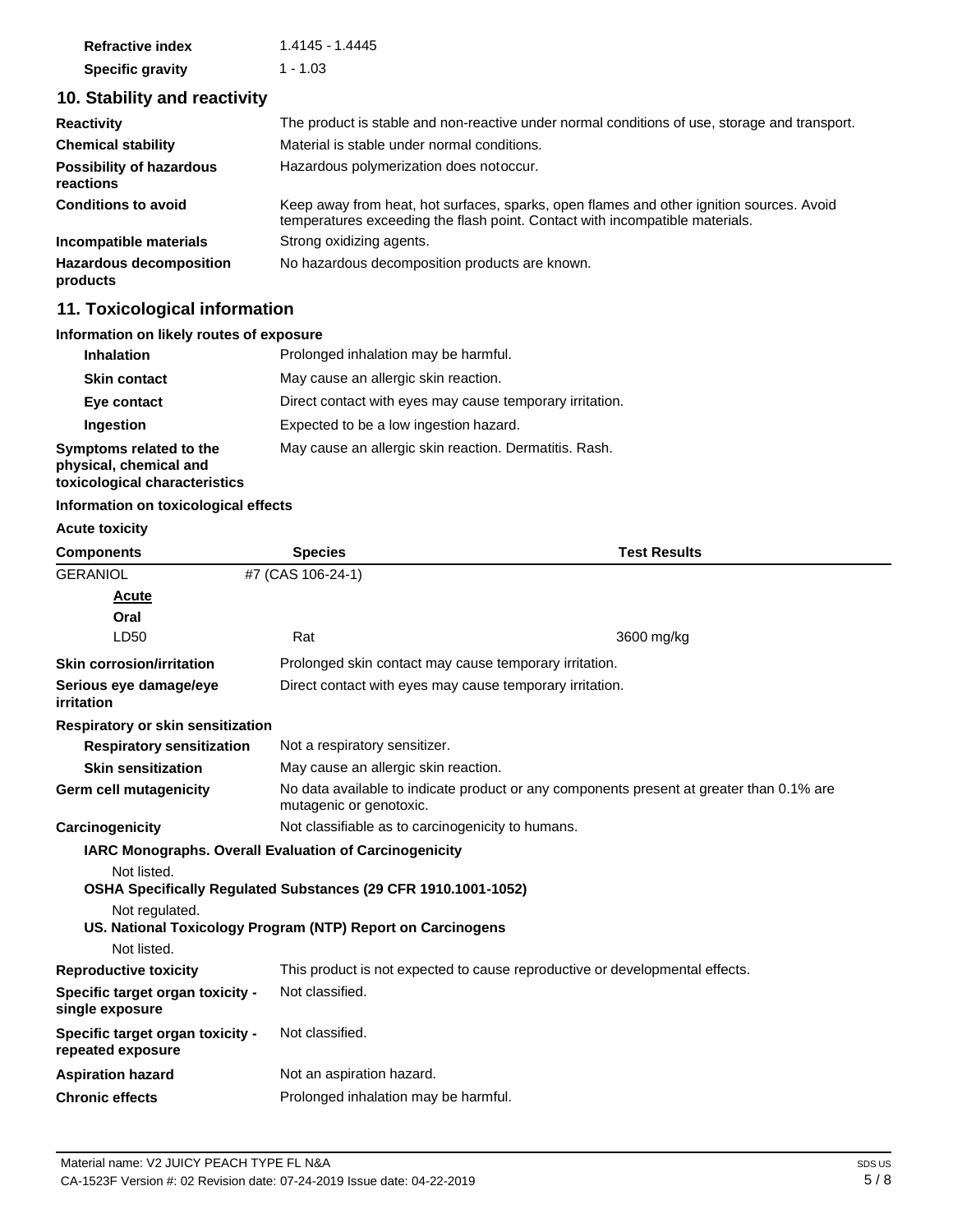| 12. Ecological information                                                              |                                                                                                                                                                                                                                                                                                                                                                                               |  |
|-----------------------------------------------------------------------------------------|-----------------------------------------------------------------------------------------------------------------------------------------------------------------------------------------------------------------------------------------------------------------------------------------------------------------------------------------------------------------------------------------------|--|
| <b>Ecotoxicity</b>                                                                      | The product is not classified as environmentally hazardous. However, this does not exclude the<br>possibility that large or frequent spills can have a harmful or damaging effect on the environment.                                                                                                                                                                                         |  |
| Persistence and degradability                                                           | No data is available on the degradability of any ingredients in the mixture.                                                                                                                                                                                                                                                                                                                  |  |
| <b>Bioaccumulative potential</b>                                                        |                                                                                                                                                                                                                                                                                                                                                                                               |  |
| Partition coefficient n-octanol / water (log Kow)<br>FTHYL BUTYRATE<br>PROPYLENE GLYCOL | #71 NOM<br>1.73<br>NOM NFI<br>$-0.92$                                                                                                                                                                                                                                                                                                                                                         |  |
| <b>Mobility in soil</b>                                                                 | No data available.                                                                                                                                                                                                                                                                                                                                                                            |  |
| Other adverse effects                                                                   | No other adverse environmental effects (e.g. ozone depletion, photochemical ozone creation<br>potential, endocrine disruption, global warming potential) are expected from this component.                                                                                                                                                                                                    |  |
| 13. Disposal considerations                                                             |                                                                                                                                                                                                                                                                                                                                                                                               |  |
| <b>Disposal instructions</b>                                                            | Collect and reclaim or dispose in sealed containers at licensed waste disposal site. Incinerate the<br>material under controlled conditions in an approved incinerator. Do not incinerate sealed<br>containers. If discarded, this product is considered a RCRA ignitable waste, D001. Dispose of<br>contents/container in accordance with local/regional/national/international regulations. |  |
| Local disposal regulations                                                              | Dispose in accordance with all applicable regulations.                                                                                                                                                                                                                                                                                                                                        |  |
| Hazardous waste code                                                                    | D001: Waste Flammable material with a flash point <140 F<br>D002: Waste Corrosive material $[PH \le 2$ or $= >12.5$ , or corrosive to steel<br>The waste code should be assigned in discussion between the user, the producer and the waste<br>disposal company.                                                                                                                              |  |
| Waste from residues / unused<br>products                                                | Dispose of in accordance with local regulations. Empty containers or liners may retain some<br>product residues. This material and its container must be disposed of in a safe manner (see:<br>Disposal instructions).                                                                                                                                                                        |  |

**Contaminated packaging** Since emptied containers may retain product residue, follow label warnings even after container is emptied. Empty containers should be taken to an approved waste handling site for recycling or disposal.

## **14. Transport information**

#### **DOT**

| וש                                |                                                                                                      |
|-----------------------------------|------------------------------------------------------------------------------------------------------|
| <b>UN number</b>                  | <b>UN1197</b>                                                                                        |
| UN proper shipping name           | Extracts, flavoring, liquid                                                                          |
| <b>Transport hazard class(es)</b> |                                                                                                      |
| <b>Class</b>                      | 3                                                                                                    |
| <b>Subsidiary risk</b>            |                                                                                                      |
| Label(s)                          | 3                                                                                                    |
| <b>Packing group</b>              | III                                                                                                  |
|                                   | Special precautions for user Read safety instructions, SDS and emergency procedures before handling. |
| <b>Special provisions</b>         | B1, IB3, T2, TP1                                                                                     |
| <b>Packaging exceptions</b>       | 150                                                                                                  |
| Packaging non bulk                | 203                                                                                                  |
| Packaging bulk                    | 242                                                                                                  |
| <b>IATA</b>                       |                                                                                                      |
| <b>UN number</b>                  | <b>UN1197</b>                                                                                        |
| UN proper shipping name           | Extracts, flavouring, liquid                                                                         |
| Transport hazard class(es)        |                                                                                                      |
| <b>Class</b>                      | 3                                                                                                    |
| <b>Subsidiary risk</b>            |                                                                                                      |
| Packing group                     | Ш                                                                                                    |
| <b>Environmental hazards</b>      | No.                                                                                                  |
| <b>ERG Code</b>                   | 31                                                                                                   |
|                                   | Special precautions for user Read safety instructions, SDS and emergency procedures before handling. |
| <b>Other information</b>          |                                                                                                      |
| Passenger and cargo               | Allowed with restrictions.                                                                           |
| aircraft                          |                                                                                                      |
| Cargo aircraft only               | Allowed with restrictions.                                                                           |
| IMDG                              |                                                                                                      |
| <b>UN number</b>                  | <b>UN1197</b>                                                                                        |
| UN proper shipping name           | EXTRACTS, FLAVOURING, LIQUID                                                                         |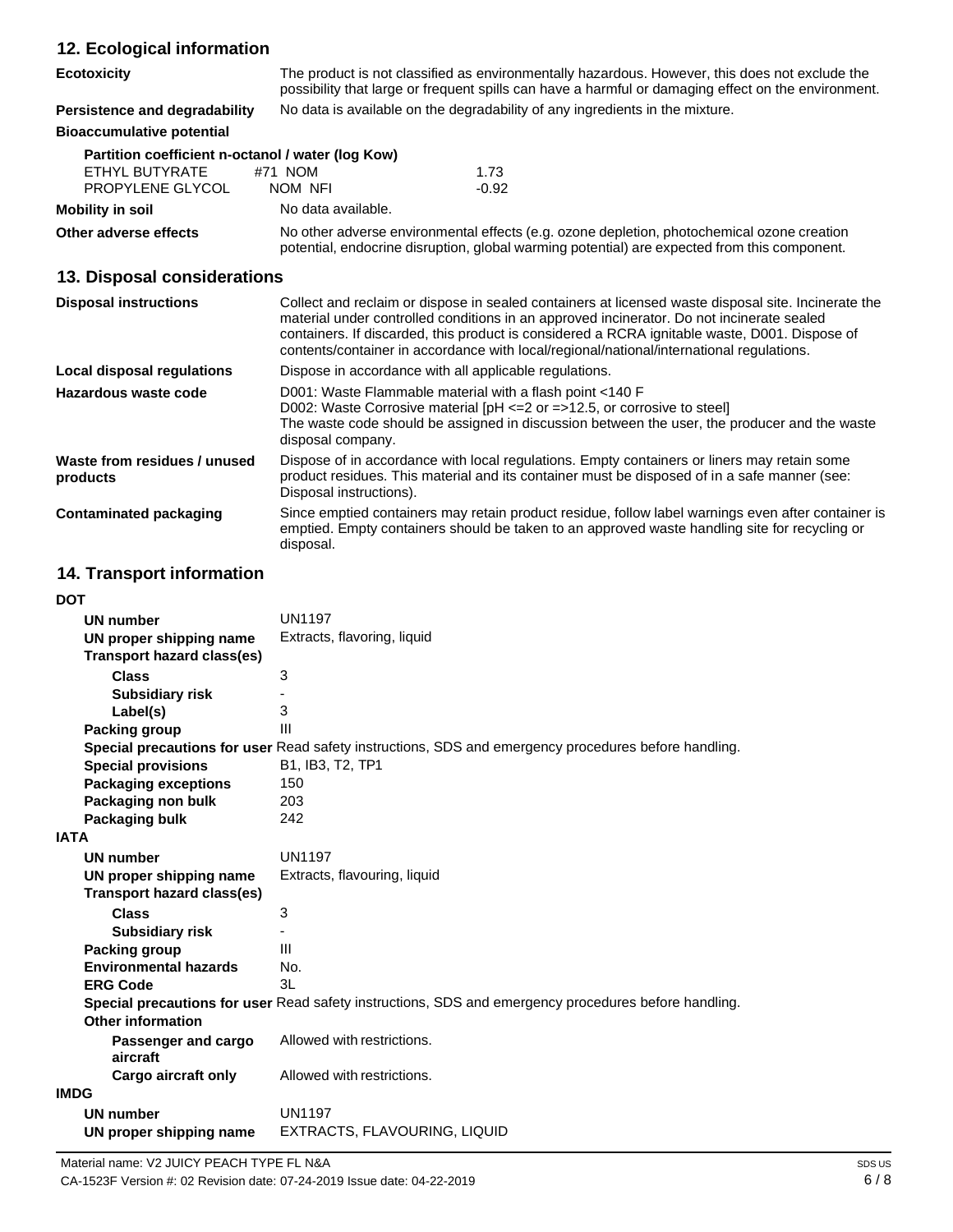| Transport hazard class(es)                                                     |                                                                                                             |
|--------------------------------------------------------------------------------|-------------------------------------------------------------------------------------------------------------|
| <b>Class</b>                                                                   | 3                                                                                                           |
| <b>Subsidiary risk</b>                                                         | ۰                                                                                                           |
| Packing group                                                                  | Ш                                                                                                           |
| <b>Environmental hazards</b>                                                   |                                                                                                             |
| <b>Marine pollutant</b>                                                        | No.                                                                                                         |
| EmS                                                                            | $F-E$ , S-D                                                                                                 |
|                                                                                | <b>Special precautions for user</b> Read safety instructions, SDS and emergency procedures before handling. |
| Transport in bulk according to<br>Annex II of MARPOL 73/78 and<br>the IBC Code | Not established.                                                                                            |
| <b>DOT</b>                                                                     |                                                                                                             |
|                                                                                |                                                                                                             |



### **15. Regulatory information**

## **US federal regulations**

This product is a "Hazardous Chemical" as defined by the OSHA Hazard Communication Standard, 29 CFR 1910.1200.

#### **Toxic Substances Control Act (TSCA)**

**TSCA Section 12(b) Export Notification (40 CFR 707, Subpt. D)**

Not regulated.

#### **CERCLA Hazardous Substance List (40 CFR 302.4)**

ISOAMYL ACETATE - SINGLE ISOMER #93 NOP (CAS 123-92-2) Listed.

#### **SARA 304 Emergency release notification**

Not regulated.

**OSHA Specifically Regulated Substances (29 CFR 1910.1001-1052)**

Not regulated.

#### **Superfund Amendments and Reauthorization Act of 1986 (SARA)**

#### **SARA 302 Extremely hazardous substance**

Not listed.

**SARA 311/312 Hazardous chemical** No (Exempt)

#### **SARA 313 (TRI reporting)** Not regulated.

#### **Other federal regulations**

**Clean Air Act (CAA) Section 112 Hazardous Air Pollutants (HAPs) List** Not regulated.